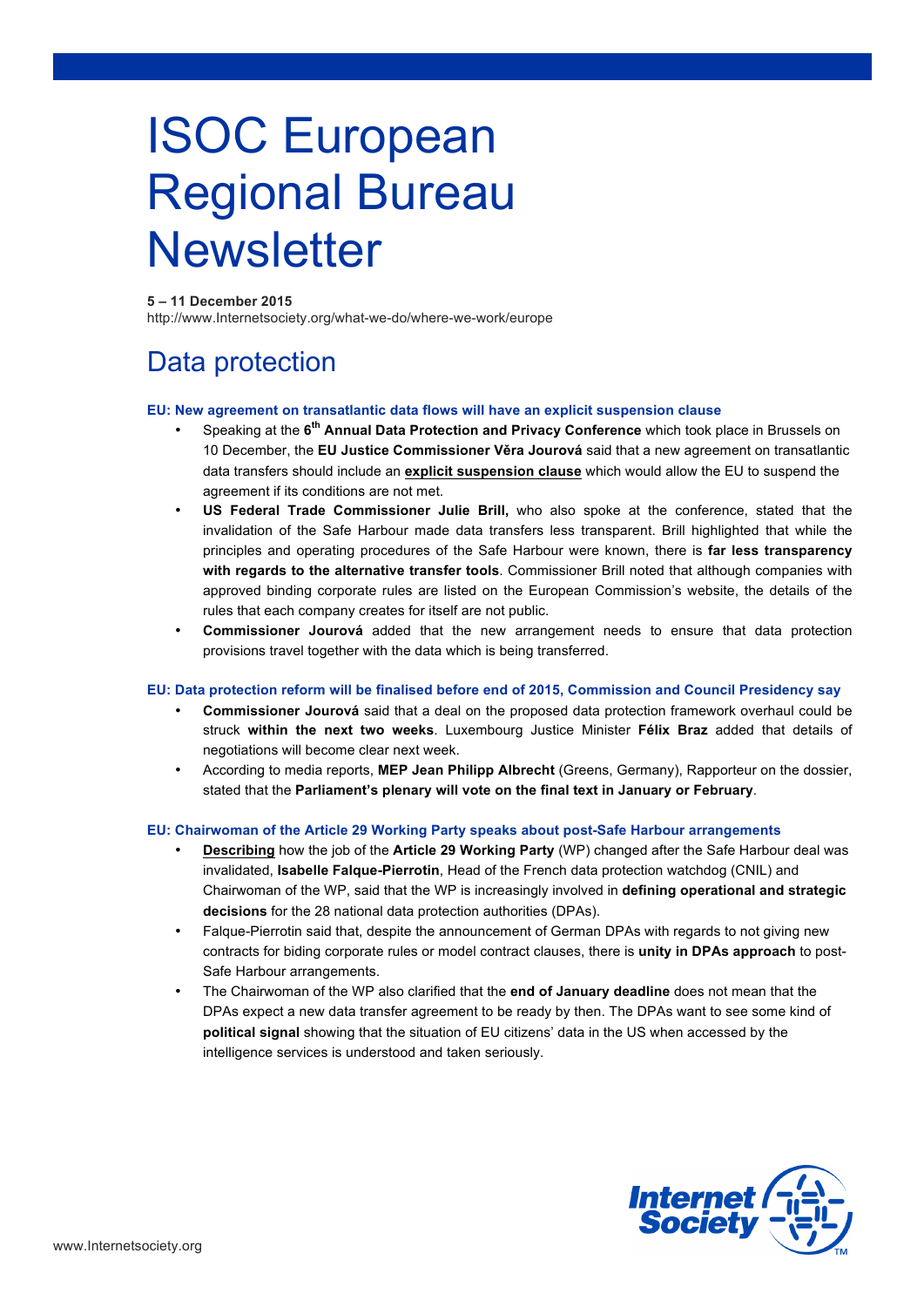#### **EU: Luxemburg says countries support pan-European data retention rules**

- **Félix Braz** said that a **majority of Member States are supportive of an EU-wide rule** which would clarify how companies and administrations store data and provide access to it for law enforcement purposes. The comments followed last week's meeting of the EU Justice Ministers.
- According to media reports, **France and the UK want to keep control** of data retention measures at a national level.
- **Commissioner Jourová** commented that the **Commission does not have plans** to put forward new data retention legislation.

#### **EU: Group of DPAs say Belgian cookie judgment should apply EU-wide**

- A taskforce within the **Article 29 Working Party** which was set up in 2014 to analyse Facebook's revamped policy on how it collects information from its members said that the **social network must stop tracking Internet users who are not its members**. The issue at stake is the use of the so-called datr cookie.
- The statement called upon Facebook to **end the tracking of non-users**, not only browsing in Belgium, but **throughout the EU**. Led by the Dutch DPA, the group includes representatives from Belgium, France, Spain and the city of Hamburg.
- A recent decision of a court in Brussels required the company to stop the tracking or face a fine of €250,000 per day. Belgium's privacy commission announced that Facebook would need to start complying with the court order starting on 14 December.

# **Cybersecurity**

#### **EU: Negotiators come to an agreement on the proposed Network and Information Security Directive**

- On 7 December, the European Parliament, the Council of the EU and the Luxembourg Presidency came to an **agreement on the Network and Information Security Directive**. Proposed back in 2013, the Directive requires **operators of essential services** to take **appropriate security measures** and **report on cybersecurity incidents**.
- The **inclusion of online services** within the scope of the Directive was long-time dividing the negotiators. Under the agreement reached, **cloud service providers, large e-commerce retailers and search engines will be included** in the scope, although under lighter requirements than other essential services (e.g. banks, utilities and hospitals).
- **MEP Andreas Schwab (EPP, Germany)** commented that the inclusion of certain online services could constitute **a first step in the regulation of online platforms**. However, other digital service providers, such as **app stores, Internet payment services and social networks** will not fall under the scope of the Directive.
- The Network and Information Security Directive is the first EU-wide cybersecurity law and will also **enhance cooperation and capabilities between Member State authorities**. **Andrus Ansip,** Vice-President of the Commission for the Digital Single Market said that **this agreement is a necessary and important step** towards strong **EU-wide cybersecurity solutions** when a breach online can have a serious knock-on effect in the rest of Europe.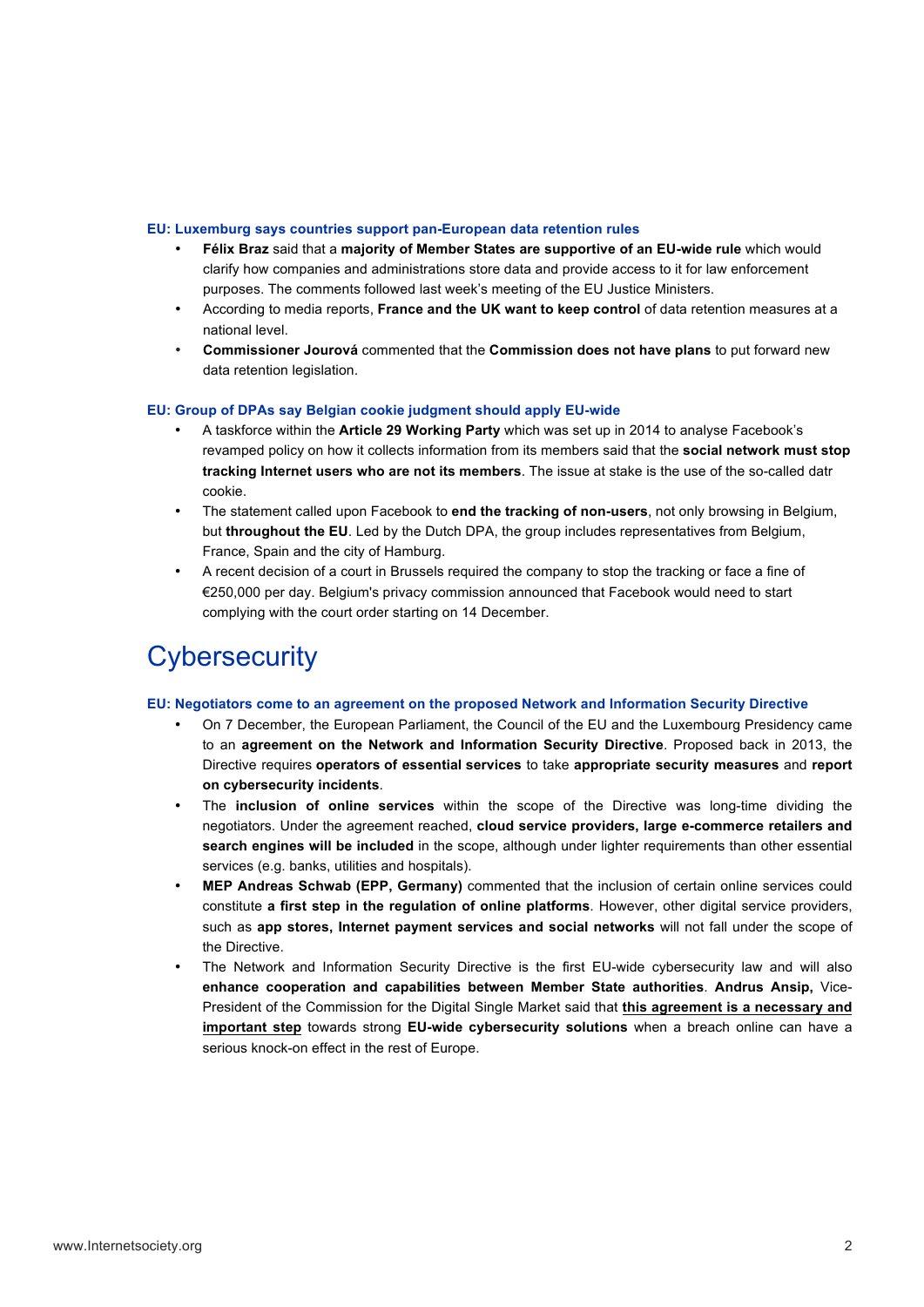#### **EU: More needs to be done to enhance IT security, expert panel agrees**

- On 8-9 December, the European Parliament's **Civil Liberties Committee and the STOA panel** (Science and Technology Options Assessment) organised a **workshop** on **IT security and EU IT capabilities**. The discussions focussed on developments around the digital economy and cybersecurity, with the Internet of things and big data at the forefront.
- **MEP Claude Moraes (UK, S&D), Chair of the LIBE Committee**, underlined that in order to ensure online privacy, the EU needs to step up its action and address the issue of **vulnerability of IT security**. In this respect, he referred to enhancing encryption, developing minimum security, reshaping the Internet architecture, boosting the EU IT capabilities and creating a more autonomous IT industry.
- **Prof. Joseph Cannataci, UN Special Rapporteur on the right to privacy,** particularly in the context of new communication technologies, highlighted that the **EU should lead by example**. He warned against measures that would put privacy at risk. With regards to **encryption**, Cannataci stated that backdoors to the Internet and other communications is a bad idea.
- **Michael Boni (EPP, Poland)** argued that a **regulatory and non-regulatory framework is needed**, calling for more soft law and co-regulation. He also underlined the importance of proper implementation.

# Copyright

#### **EU: European Commission presents its Communication on copyright modernisation**

- On 9 December, the European Commission **presented** its Communication on the EU copyright framework modernisation called *Towards a modern, more European copyright framework*.
- **Access to content**, **adaptation of exceptions** to digital and cross-border environments, a wellfunctioning marketplace for copyright, and an effective and balanced enforcement system are the main pillars of the Communication.
- The Commission announced that **by spring 2016**, it will consider measures addressing the different factors around the sharing of the value created by new forms of online distribution among the various market players. The Commission will also examine whether there is a need to act on the definition of the **rights of 'communication to the public'** and of **'making available'**.
- As for enforcement, the Commission will assess by autumn 2016 whether framework for the **intellectual property rights enforcement** should be amended.
- The initiatives on the copyright modernisation will be consistent with the Commission's work on **online platforms**.

#### **EU: European Commission unveils its proposal on online content portability**

- Together with the Communication, the Commission also unveiled a proposal on a *Regulation on ensuring the cross-border portability of online content services in the internal market*.
- The proposal seeks to ensure that **subscribers to online content services**, which are delivered on a portable basis, can receive these services when temporarily present in another EU Member State.
- The **obligation to enable subscriber to use the online content services** while the subscriber is temporarily present in another Member State applies to the same content, range and number of devices and the same functionalities as in the Member State of residence. It **does not extend to any quality requirements** applicable to the delivery in the Member State of residence. Nevertheless, the Regulation will require providers to inform the subscriber on the quality of delivery in another Member State.
- From the perspective of **licensing of copyright and the related rights**, the provision and access to and use of the service by a subscriber who is temporarily present in another Member State is deemed to occur solely in the country of residence.
- The Commission proposed for the **Regulation to apply to any contracts concluded and rights acquired before the application** of the Regulation, should they be relevant for the provision, access and use.